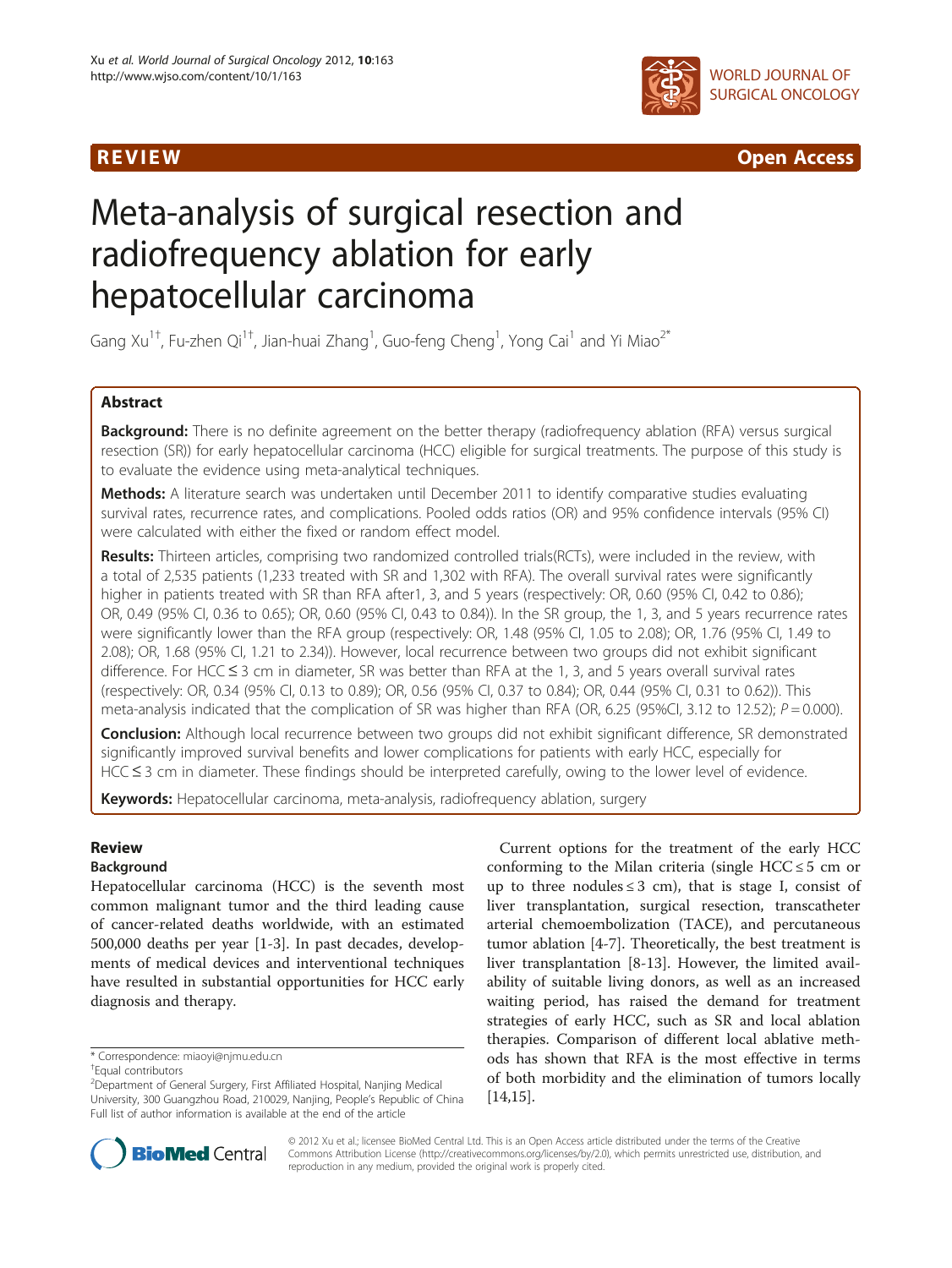Some disputes, however, are reported about RFA and SR. Huang et al. [\[16\]](#page-6-0), Molinari et al. [[17](#page-6-0)], and Takayama et al. [[18\]](#page-6-0) reported that SR had more advantages (survival and recurrence rates) regardless of tumor size (larger or smaller than 3 cm; even smaller than 2 cm). However,Chen et al. [\[19](#page-6-0)], Hong et al. [\[20\]](#page-6-0), Vivarelli et al. [\[21](#page-6-0)], and Montorsi et al. [[22](#page-6-0)] concluded that RFA was as effective as SR in the treatment of solitary and small HCC. Additionally, Livraghi et al. [\[23](#page-6-0)] and Nashikawa et al. [[24\]](#page-6-0) considered RFA the first-line treatment for small resectable HCCs.

Whether RFA or SR is the better treatment for early HCC has long been debated. The aim of this review was to examine survival and recurrence rates after RFA and SR for HCC over the past decade.

#### Materials and methods

#### Literature search

Electronic searches were accomplished of the MED-LINE, Cochrane Controlled Trial Register (CENTRAL) and EMBASE databases until December 2011. The following MeSH search headings, all in English, were used: surgical resection, hepatic resection or hepatectomy; radiofrequency, radio-frequency or catheter ablation; and liver cancer or hepatocellular carcinoma.

#### Data extraction and quality assessment

Two reviewers (Gang Xu and Fuzhen Qi) independently extracted the following parameters from each study: (1) first author and year of the publication; (2) patients characteristics, study design, and following-up; (3) clinical outcomes. Discrepancies between the two reviewers were resolved by discussion. The quality of all selected articles was ranked in accordance with Jadad score.

#### Inclusion and exclusion criteria

Inclusion criteria for this study were as follows:(1) compare the initial therapeutic effects of RFA with or without TACE and SR for the treatment of early HCC, despite the etiology of liver disease, differences in viral hepatitis, or cirrhotic status; (2) report at least one of the outcomes mentioned below; (3) clearly document indications for RFA and HR; (4) If two or more studies were reported by the same authors in the same institution, either the study of higher quality or the most recent publication was included in the analysis. The primary endpoints were overall survival rates at 1, 3, and 5 years. The secondary endpoints were disease-free survival rates at 1, 3, and 5 years.

Criteria for exclusion: case reports, letters, abstracts, editorials, expert opinions, studies lacking control groups and reviews without original data were excluded. The following studies were also excluded: (i) those dealing with liver metastases, recurrence after hepatectomy, or unresectable HCC; (ii) those with no clearly reported

outcomes of interest; (iii) those treating patients coupling with cholangiocellular carcinomas.

#### Subgroup analysis

Subgroup analyses were intended to explore important clinical differences among trials that might be expected to alter the magnitude of treatment effect. A subgroup analysis was performed in this meta-analysis to consider HCC with single nodules of diameter ≤3 cm.

#### Statistical analysis

We expressed results for dichotomous outcomes as odds ratio (OR) with 95% confidence interval (CI) and continuous outcome as weighted mean difference (WMD) or standard mean difference (SMD). Heterogeneity was explored by  $\chi^2$  and  $I^2$ . If the result of the heterogeneity test was  $P > 0.1$  and  $I^2 < 50\%$ , ORs were pooled using the fixed-effect model(Mantel-Haenszel), otherwise, the random-effect model (DerSimonian and Laird) was used. The significance of the pooled ORs was determined by Z-test.  $P < 0.05$  was considered significant.

Publication bias was assessed by visual inspection of funnel plots, in which the standard error of log(OR) of each study was plotted against its log(OR). An asymmetric plot indicates a possible publication bias. The symmetry of the funnel plot was further evaluated by Begg's and Egger's test. Statistical analysis was undertaken using the Stata software (version11: StataCorp, Texas, USA).

#### Results

#### Study selection and characteristics

After initial screening, 49 potentially relevant clinical trials of HCC were identified. Of these, 16 trials did not analyze the results of RFA separately from the other therapies, while 14 trials only focused on RFA. These 30 studies were excluded. Six trials were also excluded as no information concerning overall survival after three or five years was provided. A total of 13 studies (2 RCT and 11 NRCTs) [\[16,19](#page-6-0)-[21](#page-6-0),[24](#page-6-0)-[32\]](#page-6-0) published between 2000 and 2011 were included.

These studies included a total of 2,535 patients: 1,233 treated with RAF and 1,302 with SR. The mean age ranged from  $49.2 \pm 9.9$  to  $69.4 \pm 9.1$  years. The male: female ratio in the pooled data was 2.57: 1. The median or mean tumor size (cm) ranged from 1.8 to 3.8. The median or mean duration of follow-up ranged from 22.7 to 847 months. The quality and characteristics of included studies are shown in Table [1.](#page-2-0)

#### Meta-analysis results Overall survival rates

The meta-analysis showed that there was a significant difference in overall survival between the two groups at one year(12 trials [[16,19-21,24](#page-6-0)-[27,29-32\]](#page-6-0), with certain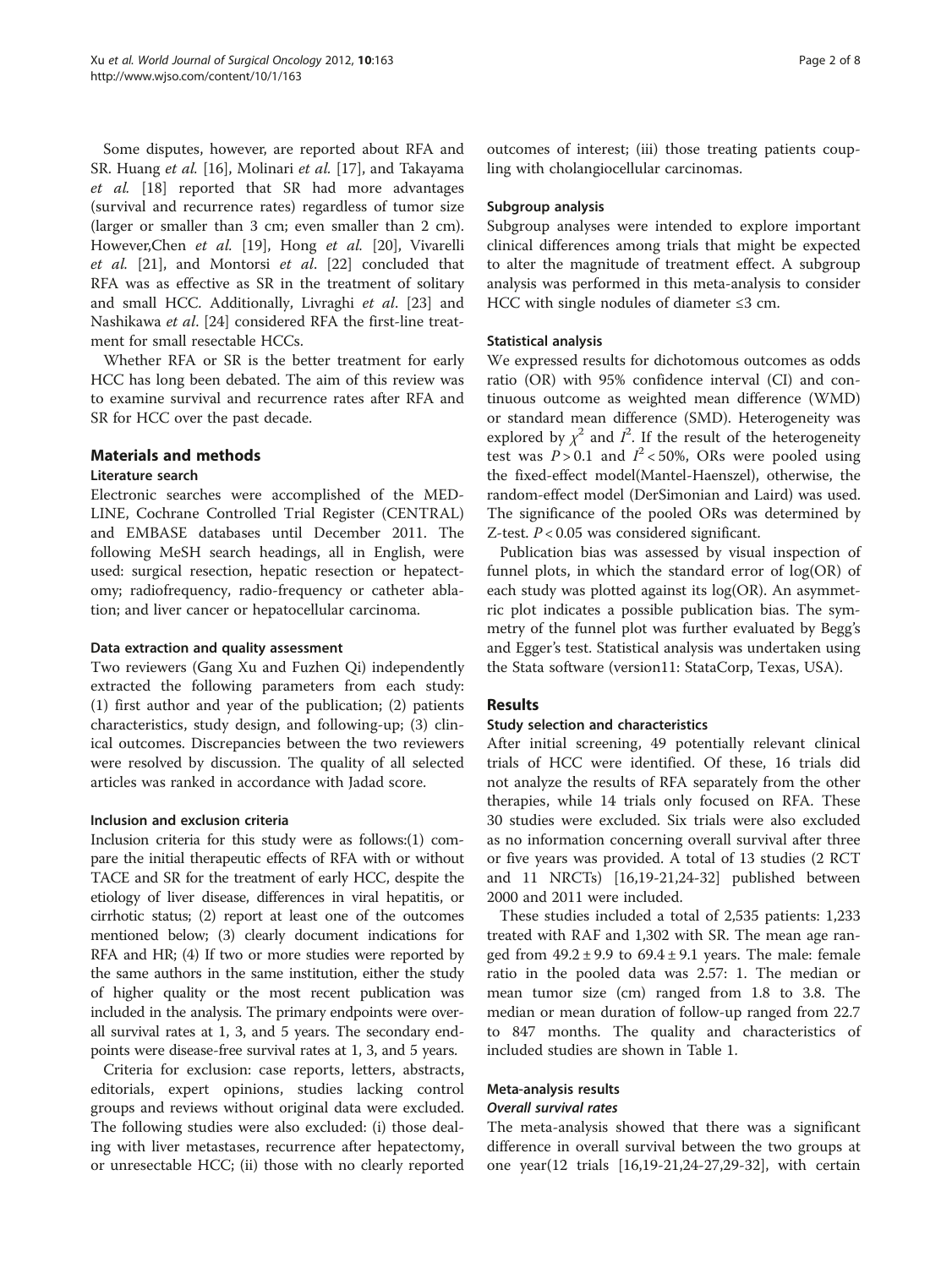| Reference   | Date | Design      | Jadad<br>score | <b>Treatment</b> | Number of<br>patients | Sex (M/F) | Mean age<br>(years) | Tumor number<br>(single/multiple) | Mean tumor<br>size (cm) |
|-------------|------|-------------|----------------|------------------|-----------------------|-----------|---------------------|-----------------------------------|-------------------------|
| Nishikawa   | 2011 | <b>NRCT</b> | $\mathbf{1}$   | <b>SR</b>        | 69                    | 50/19     | $67.4 \pm 9.7$      | 69/0                              | $2.68 \pm 0.49$         |
|             |      |             |                | <b>RFA</b>       | 162                   | 95/67     | $68.4 \pm 8.7$      | 162/0                             | $1.99 \pm 0.62$         |
| Tashiro     | 2011 | <b>NRCT</b> | 1              | <b>SR</b>        | 199                   | 137/62    | $65.7 \pm 9.0$      | 132/67                            | $2.1 \pm 0.63$          |
|             |      |             |                | <b>RFA</b>       | 87                    | 53/34     | $66.3 \pm 8.2$      | 67/20                             | $1.8 \pm 0.52$          |
| <b>HUNG</b> | 2011 | <b>NRCT</b> | 1              | <b>SR</b>        | 229                   | 184/45    | $60.07 \pm 12.56$   | 181/48                            | $2.88 \pm 1.06$         |
|             |      |             |                | <b>RFA</b>       | 190                   | 121/69    | $67.42 \pm 11.45$   | 152/38                            | $2.37 \pm 0.92$         |
| Nanashima   | 2010 | <b>NRCT</b> | $\mathbf{1}$   | <b>SR</b>        | 144                   | 112/32    | $63.6 \pm 8.8$      | 128/16                            | <b>NA</b>               |
|             |      |             |                | <b>RFA</b>       | 56                    | 36/20     | $67.7 \pm 8.5$      | 51/5                              | <b>NA</b>               |
| Huang       | 2010 | <b>RCT</b>  | $\overline{4}$ | <b>SR</b>        | 115                   | 85/30     | $55.91 \pm 12.68$   | 89/26                             | <b>NA</b>               |
|             |      |             |                | <b>RFA</b>       | 115                   | 79/36     | $56.57 \pm 14.30$   | 84/31                             | <b>NA</b>               |
| Ueno        | 2009 | <b>NRCT</b> | 1              | <b>SR</b>        | 123                   | 82/41     | 67 (28 to 85)       | 110/13                            | $2.7 \pm 0.1$           |
|             |      |             |                | <b>RFA</b>       | 155                   | 100/55    | 66 (40 to 79)       | 101/54                            | $2.0 \pm 0.1$           |
| Guglielmi   | 2008 | <b>NRCT</b> | 1              | <b>SR</b>        | 91                    | 73/18     | <b>NA</b>           | 69/22                             | <b>NA</b>               |
|             |      |             |                | <b>RFA</b>       | 109                   | 88/21     | <b>NA</b>           | 65/44                             | <b>NA</b>               |
| Hiraoka     | 2008 | <b>NRCT</b> | 1              | <b>SR</b>        | 59                    | 44/15     | $62.4 \pm 10.6$     | <b>NA</b>                         | $22.7 \pm 5.5$          |
|             |      |             |                | <b>RFA</b>       | 105                   | 76/29     | $69.4 \pm 9.1$      | <b>NA</b>                         | $19.8 \pm 5.2$          |
| Abu-Hilal   | 2008 | <b>NRCT</b> | 3              | <b>SR</b>        | 34                    | 26/8      | 67                  | <b>NA</b>                         | 3.8 (1.3 to 5)          |
|             |      |             |                | <b>RFA</b>       | 34                    | 27/7      | 65                  | <b>NA</b>                         | 3(2 to 5)               |
| Takahashi   | 2007 | <b>NRCT</b> | $\mathbf{1}$   | <b>SR</b>        | 53                    | 39/14     | 66 (41 to 80)       | 41/12                             | 2.5(1 to 5)             |
|             |      |             |                | <b>RFA</b>       | 171                   | 120/51    | 69 (44 to 84)       | 124/47                            | 2.1 (0.7 to 4.8)        |
| Chen        | 2006 | <b>RCT</b>  | $\overline{4}$ | <b>SR</b>        | 90                    | 75/15     | $49.4 \pm 10.9$     | <b>NA</b>                         | <b>NA</b>               |
|             |      |             |                | <b>RFA</b>       | 71                    | 56/15     | $51.9 \pm 11.2$     | <b>NA</b>                         | <b>NA</b>               |
| Hong        | 2005 | <b>NRCT</b> | 1              | <b>SR</b>        | 93                    | 69/24     | $49.2 \pm 9.9$      | <b>NA</b>                         | $2.5 \pm 0.8$           |
|             |      |             |                | <b>RFA</b>       | 55                    | 41/14     | $59.1 \pm 9.6$      | <b>NA</b>                         | $2.4 \pm 0.6$           |
| Vivarell    | 2004 | <b>NRCT</b> | $\overline{2}$ | <b>SR</b>        | 79                    | 57/22     | $65.2 \pm 8.2$      | 66/13                             | <b>NA</b>               |
|             |      |             |                | <b>RFA</b>       | 79                    | 67/12     | $67.8 \pm 8.7$      | 46/33                             | <b>NA</b>               |

<span id="page-2-0"></span>Table 1 Quality and characteristics of included studies

NA: Not available; NRCT: non-randomized controlled trial; RCT: randomized controlled trial; RFA: radiofrequency ablation; SR: surgical resection.

heterogeneity), three years(13 trials [\[16,19-21,24-32](#page-6-0)], without heterogeneity) and five years(10 trials [\[16,24-32](#page-6-0)], without heterogeneity) and that the SR group was favored (see Table [2](#page-3-0)).

#### Recurrence rates

Our results, as shown in Table [2](#page-3-0), indicated that recurrence rates at one year(13 trials [\[16,19-21,24](#page-6-0)-[32\]](#page-6-0), without heterogeneity), three years(13 trials [\[16,19-21,24-32](#page-6-0)], without heterogeneity) and five years(10 trials [\[16,24-32](#page-6-0)], without heterogeneity) were significantly higher in the RFA group than in the SR group. However, no differences were found between the two groups (4 trials [[16,20](#page-6-0),[24](#page-6-0),[30](#page-6-0)]) with respect to the local intrahepatic recurrence (see Table [2](#page-3-0)).

#### Complications

The meta-analysis (7 trials [\[16,19,24,25,27,30,32\]](#page-6-0) reported these data) showed that there was significant difference

between the two groups (OR, 6.25 [95%CI, 3.12 to 12.52];  $P = 0.000$ , without heterogeneity (see Table [2\)](#page-3-0). The RFA group was favored.

#### Subgroup analysis in HCCs  $\leq$  3 cm

The meta-analysis (6 trials [[16](#page-6-0),[21](#page-6-0),[24,27](#page-6-0)-[29\]](#page-6-0) reported these data) showed that the difference was significant and favorable to the SR group at 1, 3 and 5 years (respectively, OR, 0.34 [95%CI, 0.13 to 0.89]; OR, 0.56 [95%CI, 0.37 to 0.84]; OR, 0.44 [95%CI, 0.31 to 0.62] (see Figures [1,](#page-3-0) [2, 3\)](#page-4-0).

#### Sensitivity analysis

To compare the difference and evaluate the sensitivity of the meta-analysis, we employed one-way sensitivity analysis to evaluate the stability of the meta-analysis. The statistical significance of the results was not altered when any single study was omitted (data not shown).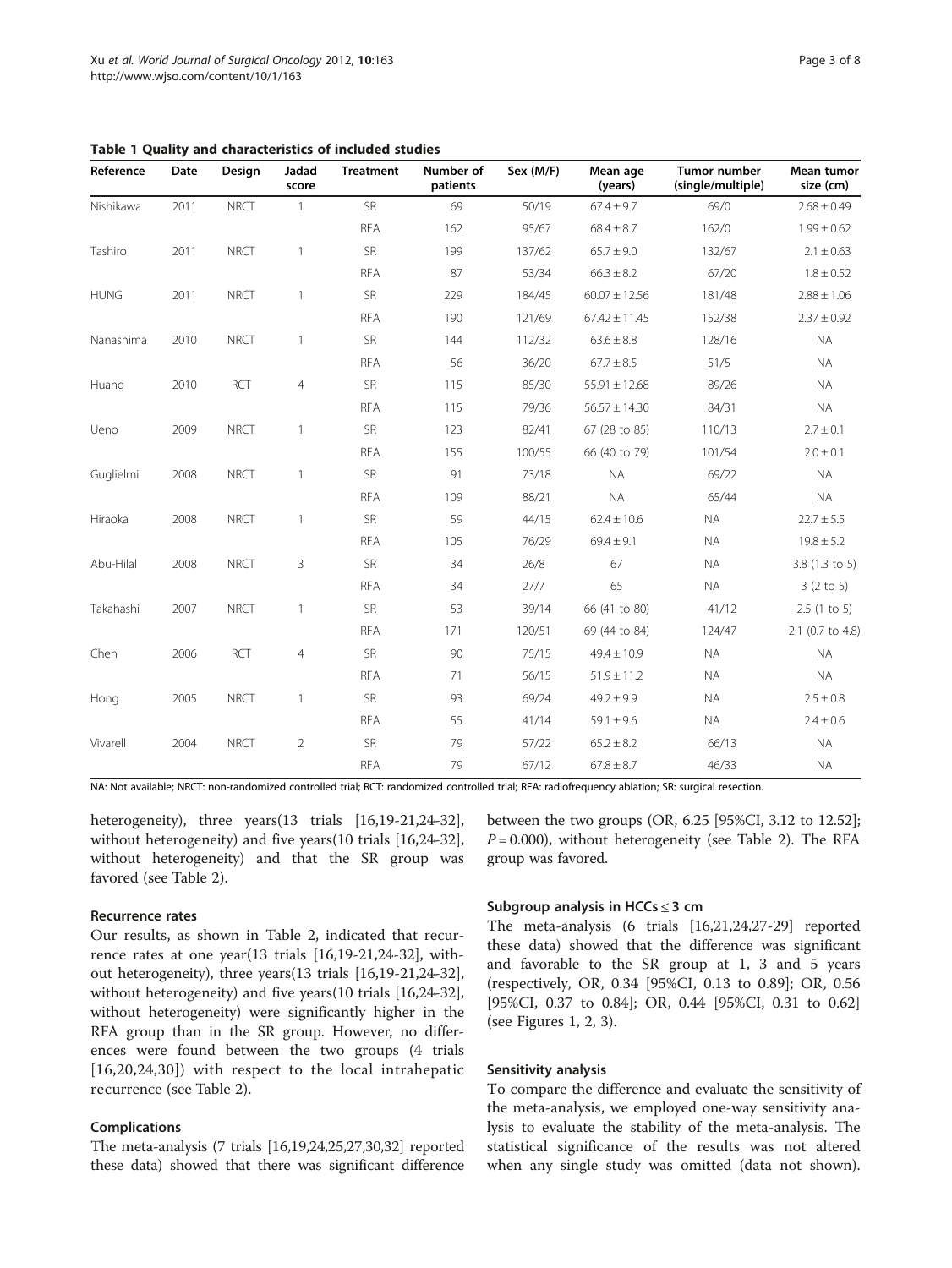| <b>Variables</b>       | Number of references<br>with data | OR (95% CI)       | O test<br>(Pvalue) | $I^2(96)$ | Z test<br>(Pvalue) | Begg's<br>test (Pvalue) | Egger's<br>test (Pvalue) |
|------------------------|-----------------------------------|-------------------|--------------------|-----------|--------------------|-------------------------|--------------------------|
| Overall survival rates |                                   |                   |                    |           |                    |                         |                          |
| year                   | 12 [16,19-21,24-27,29-32]         | 0.60(0.42, 0.86)  | 0.301              | 14.6      | 0.005              | 0.54                    | 0.40                     |
| 3 years                | 13 [16,19-21,24-32]               | 0.49(0.36, 0.65)  | 0.036              | 45.8      | 0.000              | 0.2                     | 0.15                     |
| 5 years                | 10 [16,24-32]                     | 0.60(0.43, 0.84)  | 0.003              | 63.7      | 0.003              | 0.37                    | 0.57                     |
| Recurrence rates       |                                   |                   |                    |           |                    |                         |                          |
| 1 year                 | 13 [16,19-21,24-32]               | 1.48(1.05, 2.08)  | 0.001              | 63.4      | 0.025              | 1.00                    | 0.61                     |
| 3 years                | 13 [16,19-21,24-32]               | 1.76(1.49, 2.08)  | 0.000              | 69.9      | 0.000              | 0.20                    | 0.15                     |
| 5 years                | 10 [16,24-32]                     | 1.68(1.21, 2.34)  | 0.02               | 54.4      | 0.002              | 0.86                    | 0.92                     |
| Local recurrence       | 4 [16,20,24,30]                   | 0.34(0.09, 1.28)  | 0.02               | 68.9      | 0.112              | <b>NA</b>               | <b>NA</b>                |
| Complications          | 7 [16,19,24,25,27,30,32]          | 6.25(3.12, 12.52) | 0.042              | 54        | 0.000              |                         | 0.982                    |

<span id="page-3-0"></span>Table 2 Main results of the pooled data in the meta-analysis

NA,not available.Q test and  $l^2$  were used to evaluate the heterogeneity of the studies; Z test was used to value the combined effect; Begg's and Egger's tests were used to assess the publication bias.

Therefore, results of the sensitivity analysis suggest that the data in this meta-analysis are relatively robust.

#### Publication bias

Funnel plots (Figure [4\)](#page-5-0) were created to assess possible publication biases. In addition, Begg's and Egger's tests were used to evaluate the symmetry of the plots. As shown in Table 2, the data suggest that the funnel plots were symmetrical, and that publication biases might not have an evident influence on the results of the meta-analyses.

### **Discussion**

There is some dispute whether survival benefits of RFA exist for patients with early HCC compared with SR. This meta-analysis demonstrated that RFA with or without TACE was inferior to SR in terms of overall survival rates and recurrence rates at one, three, and five years, contrary to the opinion of Livraghi [[23](#page-6-0)]. This may be partly explained by advances in surgical and radiological techniques and perioperative care, and by more cautious patient selection [[33,34](#page-6-0)]. This finding may also be adversely impacted by the delay of surveillance in effective treatment using RFA [[35](#page-6-0),[36](#page-6-0)].

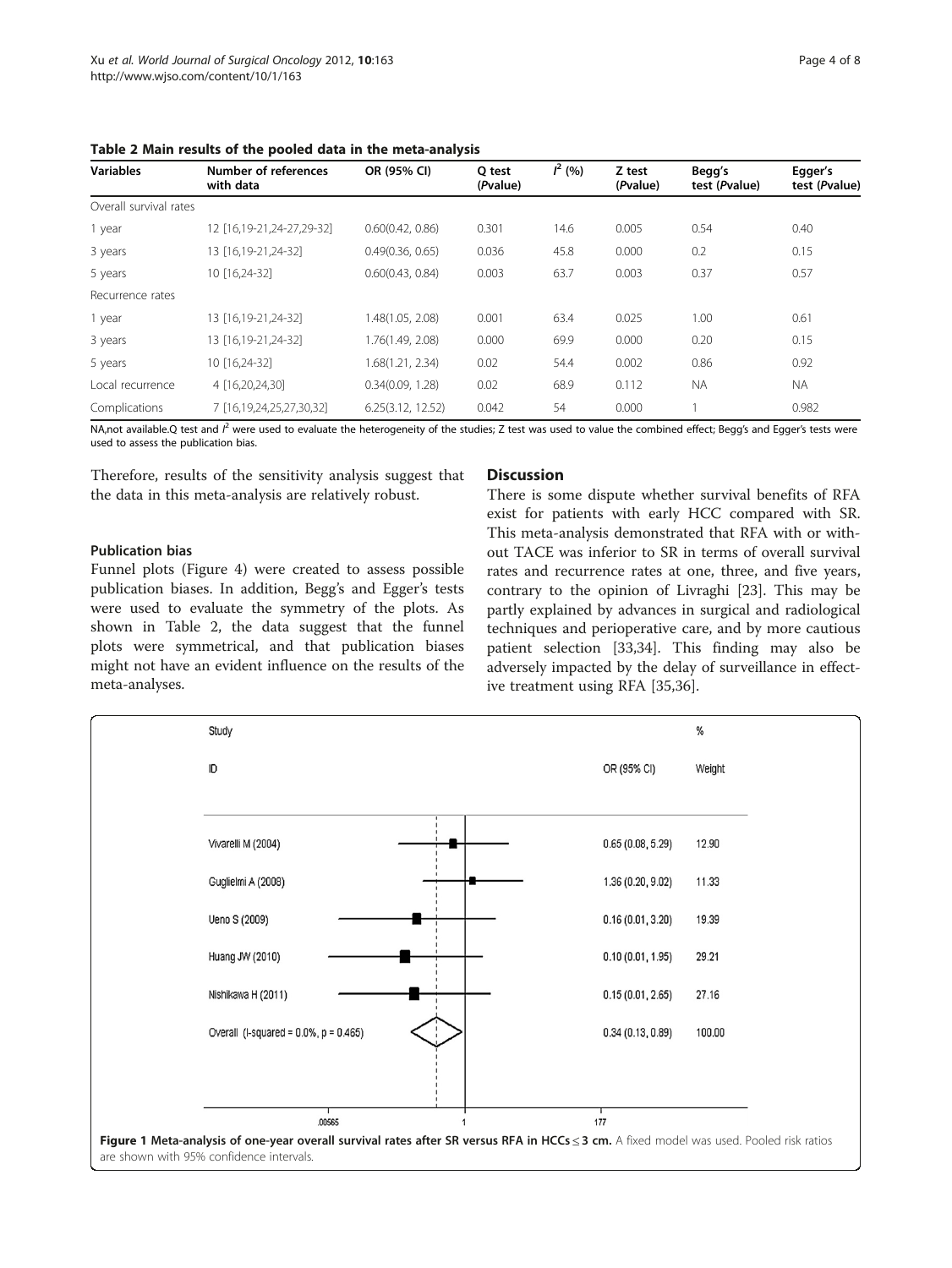<span id="page-4-0"></span>

A high rate of recurrence after treatment is the main factor affecting overall survival and late death of patients with HCC [\[37\]](#page-6-0). Reportedly, the risk factors for tumor recurrence after treatment include tumor location, tumor size, multinodular tumors, and an insufficient safety margin [[38](#page-7-0)-[40\]](#page-7-0). Additionally, recurrences arise because of pre-existing microscopic tumor foci that were undetected by imaging modalities, or because malignant

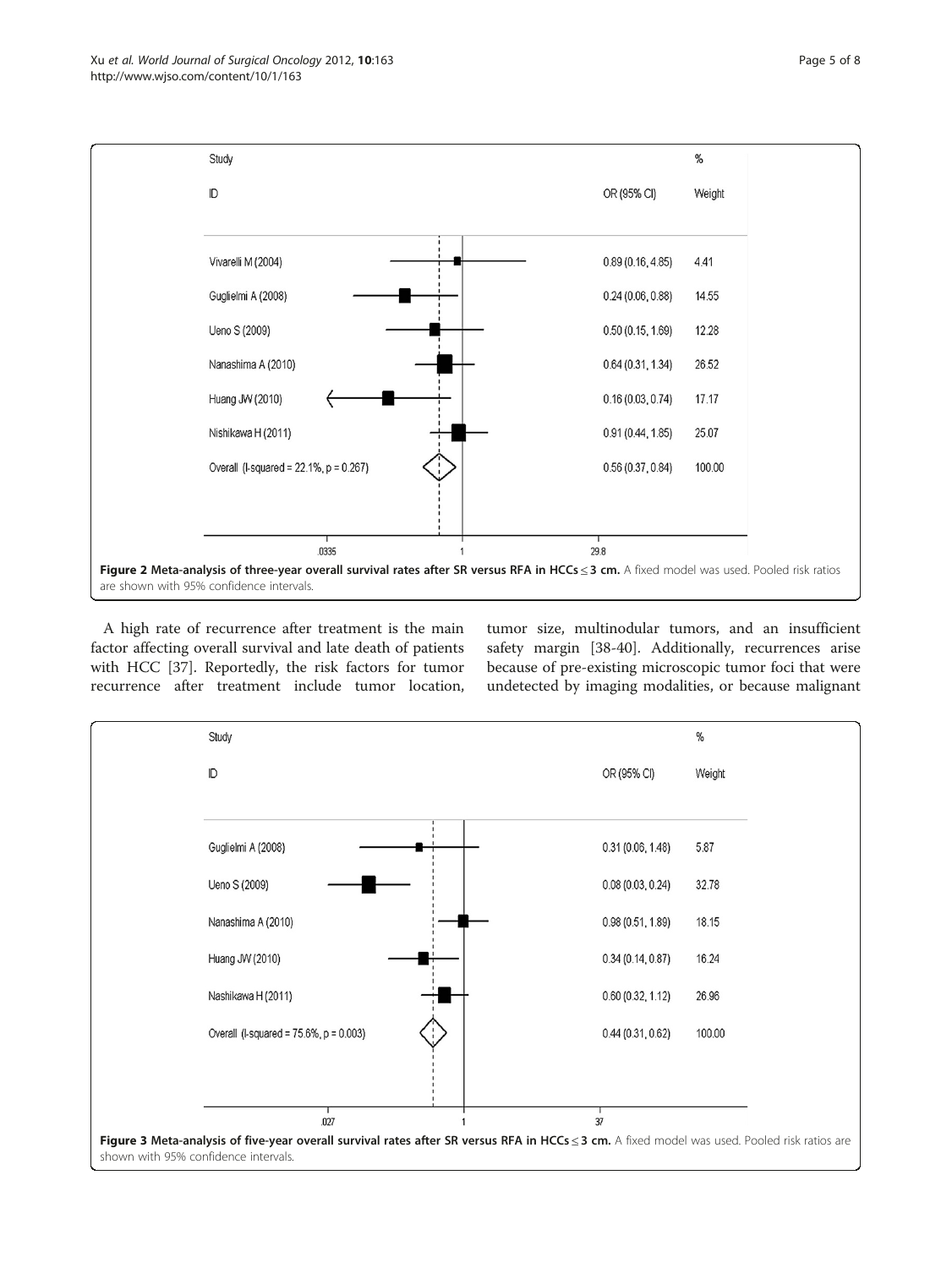<span id="page-5-0"></span>

cells disseminated during operation [\[41,42](#page-7-0)]. In this study, recurrence was found to be more frequent after RFA than SR. This may be a result of the safety margin of RFA being narrower than that of SR, as SR usually excises the entire Couinaud segments containing tumors and possible venous tumor thrombus. In addition, high rates of recurrence after RFA may result from insufficient ablation of the primary tumor or the presence of tumor venous invasion in the adjacent liver. As for local intrahepatic recurrence rates, the two groups had no difference. This may be due to the development of techniques of RFA and an accurate evaluation of treatment response via a sufficient safety margin (at least 0.5 cm).

This meta-analysis suggested that the incidence of complications after RFA for HCC was lower than those after the SR group as a result of the microinvasive characterization of RFA. Radiofrequency ablation is a minimally invasive, target-selective technique, which has been applied in clinical studies in the 1990s [[43\]](#page-7-0): it can induce thermal lesions less than 2.5 to 3.5 cm in diameter, using single expandable-tip electrodes, which are handled percutaneously and guided by imaging modalities [\[44\]](#page-7-0). This procedure could be performed under conscious sedation and the hospital stay is then shortened.

The subgroup analysis showed marked differences in the overall survival rates between RFA and SR for HCC≤ 3 cm after one, three, and five years. Considering the fact that patients with single HCC≤ 3 cm in diameter were at early stage without micro metastases and vascular invasion, SR can achieve better clinic outcomes. However, a lack of sufficient data on RCTs and an unequal constitution of patients may also affect these findings.

The majority of the data in the present study came from non-RCTs, so the overall level of clinical evidence might be low. However, a firm conclusion about bias is difficult to reach as the asymmetry of the funnel plot is minimal. Therefore our pooled OR might be an overestimate of the true effect.

#### Conclusion

In conclusion, SR demonstrated significantly improved survival benefits for patients with early HCC, especially for HCC≤ 3 cm in diameter, although local recurrence between two groups did not exhibit significant difference. However, the findings need to be carefully interpreted, owing to the lower level of evidence. Further RCTs are warranted to clarify the exact value of SR and RFA for early HCC, especially for single nodules  $\leq$  3 cm in diameter.

#### Abbreviations

CI: confidence interval; HCC: hepatocellular carcinoma; OR: odds ratio; RCT: randomized controlled trial; RFA: radiofrequency ablation; SMD: standard mean difference; SR: surgical resection; TACE: transcatheter arterial chemoembolization; WMD: weighted mean difference.

#### Competing interests

The authors declare that they have no competing interests.

#### Authors' contributions

XG, QFZ, and MY designed the studyand wrote the manuscript.XG, QFZ, ZJH, CGF, and CY performed data acquisition.MY performed quality control of data.XG, QFZ, and MY performed statistical analysis and interpretation. All authors read and approved the final manuscript. XG and QFZ contributed equally to this work.

#### Author details

<sup>1</sup>Department of General Surgery, Huai'an First People's Hospital, Nanjing Medical University, 6 Beijing Road West, 223300, Huai'an, Jiangsu Province,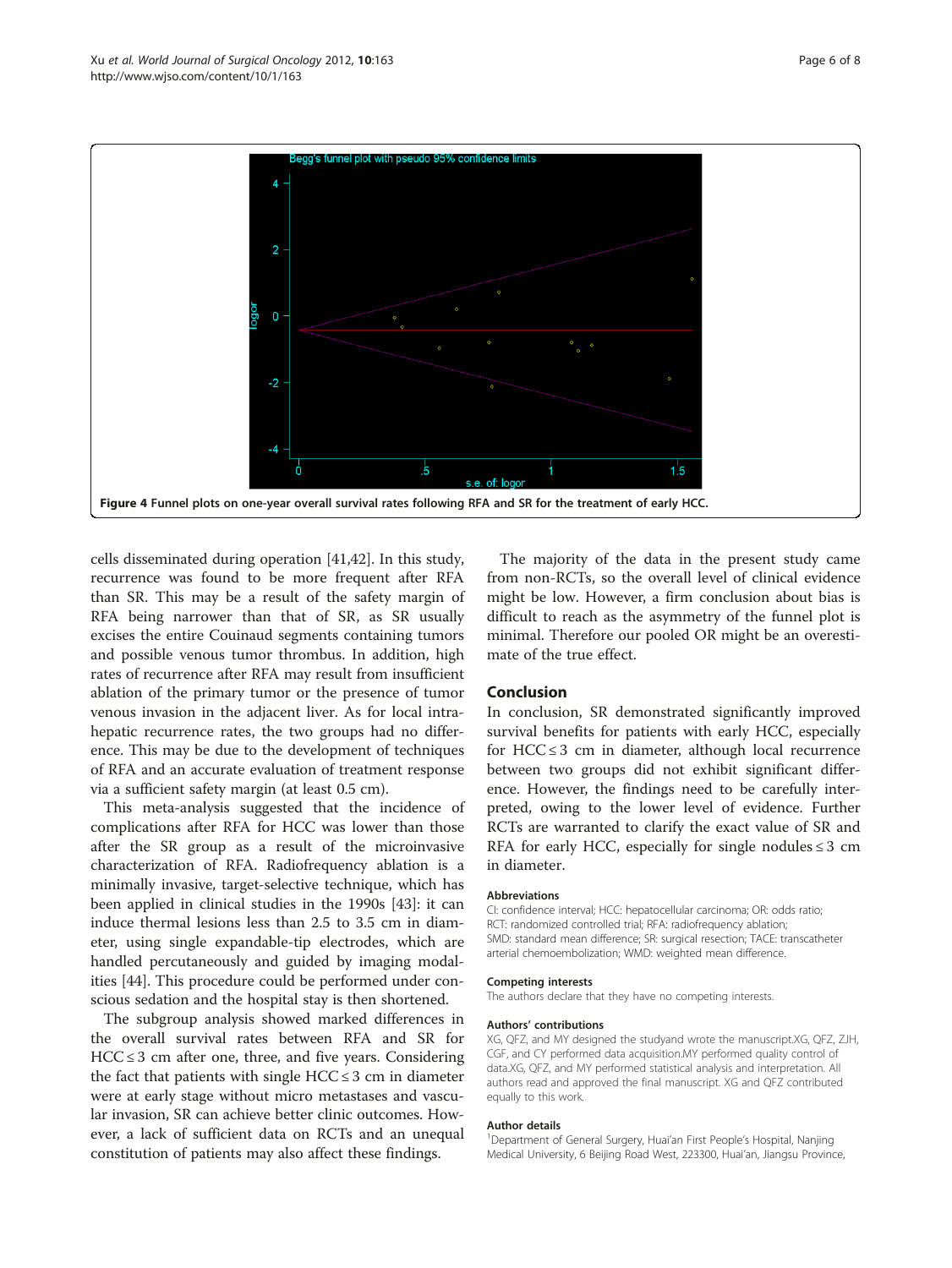<span id="page-6-0"></span>People's Republic of China. <sup>2</sup>Department of General Surgery, First Affiliated Hospital, Nanjing Medical University, 300 Guangzhou Road, 210029, Nanjing, People's Republic of China.

#### Received: 9 April 2012 Accepted: 15 July 2012 Published: 16 August 2012

#### References

- Ferlay J, Shin HR, Bray F, Forman D, Mathers C, Parkin DM: Estimates of worldwide burden of cancer in 2008: GLOBOCAN 2008. Int J Cancer 2010, 127:2893–2917.
- 2. Jemal A, Bray F, Center MM, Ferlay J, Ward E, Forman D: Global cancer statistics. CA Cancer J Clin 2011, 61:69-90.
- 3. Yang JD, Roberts LR: Hepatocellular carcinoma: aglobal view. Nat Rev GastroenterolHepatol 2010, 7:448–458.
- 4. Benson AB 3rd, Abrams TA, Ben-Josef E, Bloomston PM, Botha JF, Clary BM, Covey A, Curley SA, D'Angelica MI, Davila R, Ensminger WD, Gibbs JF, Laheru D, Malafa MP, Marrero J, Meranz SG, Mulvihill SJ, Park JO, Posey JA, Sachdev J, Salem R, Sigurdson ER, Sofocleous C, Vauthey JN, Venook AP, Goff LW, Yen Y, Zhu AX: NCCN clinical practice guidelines in oncology: hepatobiliarycancers. JNatlComprCancNetw 2009, 7:350–391.
- 5. Llovet JM, Burroughs A, Bruix J: Hepatocellular carcinoma. Lancet 2003, 362:1907–1917.
- 6. Llovet JM, Bruix J: Novel advancements in the management of hepatocellular carcinoma in 2008. J Hepatol 2008, 48(Suppl 1):S20–S37.
- 7. Zhang YY, Xia HH: Novel therapeutic approaches for hepatocellular carcinoma: fact and fiction. World J of Gastroenterol 2008, 14:1641–1642.
- 8. Merchant N, David CS, Cunningham SC: Early hepatocellular carcinoma: transplantation versus resection: the case for liver resection. Int J Hepatol 2011, 2011:142085.
- Lee KK, Kim DG, Moon IS, Lee MD, Park JH: Liver transplantation versus liver resection for the treatment of hepatocellular carcinoma. J Surg Oncol 2010, 101:47–53.
- 10. Sotiropoulos GC, Druhe N, Sgourakis G, Molmenti EP, Beckebaum S, Baba HA, Antoch G, Hilgard P, Radtke A, Saner FH, Nadalin S, Paul A, Malagó M, Broelsch CE, Lang H: Liver transplantation, liver resection, and transarterial chemoembolization for hepatocellular carcinoma in cirrhosis: which is the best oncological approach? Dig Dis Sci 2009, 54:2264–2273.
- 11. Hasegawa K, Kokudo N, Makuuchi M: Surgical management of hepatocellular carcinoma. Liver resection and liver transplantation. Saudi Med J 2007, 28:1171–1179.
- 12. Zhou J, Wang Z, Qiu SJ, Huang XW, Sun J, Gu W, Fan J: Surgical treatment for early hepatocellular carcinoma: comparison of resection and liver transplantation. J Cancer Res ClinOncol 2010, 136:1453-1460.
- 13. Bruix J, Sherman M: Management of hepatocellular carcinoma: an update. Hepatology 2011, 53:1020–1022.
- 14. Peng ZW, Zhang YJ, Chen MS, Lin XJ, Liang HH, Shi M: Radiofrequency ablation as first-line treatment for small solitary hepatocellular carcinoma: long-term results. Eur J SurgOncol 2010, 36:1054–1060.
- 15. Tiong L, Maddern GJ: Systematic review and meta-analysis of survival and disease recurrence after radiofrequency ablation for hepatocellular carcinoma. Br J Surg 2011, 98:1210–1224.
- 16. Huang J, Yan L, Cheng Z, Wu H, Du L, Wang J, Xu Y, Zeng Y: A randomized trial comparing radiofrequency ablation and surgical resection for HCC conforming to the Milan criteria. AnnSurg 2010, 252:903–912.
- 17. Molinari M, Helton S: Hepatic resection versus radiofrequency ablation for hepatocellular carcinoma in cirrhotic individuals not candidates for liver transplantation: a Markov model decision analysis. Am J Surg 2009, 198:396–406.
- 18. Takayama T, Makuuchi M, Hasegawa K: Single HCC smaller than 2 cm: surgery or ablation?: surgeon's perspective. JHepatobiliaryPancreatSci 2010, 17:422–424.
- 19. Chen MS, Li JQ, Zheng Y, Guo RP, Liang HH, Zhang YQ, Lin XJ, Lau WY: A prospective randomized trial comparing percutaneous local ablative therapy and partial hepatectomy for small hepatocellular carcinoma. AnnSurg 2006, 243:321–328.
- 20. Hong SN, Lee SY, Choi MS, Lee JH, Koh KC, Paik SW, Yoo BC, Rhee JC, Choi D, Lim HK, Lee KW, Joh JW: Comparing the outcomes of radiofrequency ablation and surgery in patients with a single small

hepatocellular carcinoma and well-preserved hepatic function. JClinGastroenterol 2005, 39:247–252.

- 21. Vivarelli M, Guglielmi A, Ruzzenente A, Cucchetti A, Bellusci R, Cordiano C, Cavallari A: Surgical resection versus percutaneous radiofrequency ablation in the treatment of hepatocellular carcinoma on cirrhotic liver. AnnSurg 2004, 240:102–107.
- 22. Montorsi M, Santambrogio R, Bianchi P, Donadon M, Moroni E, Spinelli A, Costa M: Survival and recurrences after hepatic resection or radiofrequency for hepatocellular carcinoma in cirrhotic patients: a multivariate analysis. JGastrointestSurg 2005, 9:62-67.
- 23. Livraghi T, Meloni F, Di Stasi M, Rolle E, Solbiati L, Tinelli C, Rossi S: Sustained complete response and complications rates after radiofrequency ablation of very early hepatocellular carcinoma in cirrhosis: Is resection still the treatment of choice? Hepatology 2008, 47:82–89.
- 24. Nishikawa H, Inuzuka T, Takeda H, Nakajima J, Matsuda F, Sakamoto A, Henmi S, Hatamaru K, Ishikawa T, Saito S, Nasu A, Kita R, Kimuar T, Arimoto A, Osaki Y: Comparison of percutaneous radiofrequency thermal ablation and surgical resection for small hepatocellular carcinoma. BMCgastroenterol 2011, 11:143.
- 25. Hiraoka A, Horiike N, Yamashita Y, Koizumi Y, Doi K, Yamamoto Y, Hasebe A, Ichikawa S, Yano M, Miyamoto Y, Ninomiya T, Otomi Y, Kokame M, Iwamura T, Ishimaru Y, Sogabe I, Kashihara K, Nishiura S, Ootani H, Takamura K, Kawasaki H: Efficacy of radiofrequency ablation therapy compared to surgical resection in 164 patients in Japan with single hepatocellular carcinoma smaller than 3 cm, along with report of complications. Hepato-gastroenterology 2008, 55:2171–2174.
- 26. Takahashi S, Kudo M, Chung H, Inoue T, Nagashima M, Kitai S, Tatsumi C, Minami Y, Ueshima K, Fukunaga T, Haji S: Outcomes of nontransplant potentially curative therapy for early-stage hepatocellular carcinoma in Child-Pugh stage A cirrhosis is comparable with liver transplantation. Dig Dis 2007, 25:303–309.
- 27. Guglielmi A, Ruzzenente A, Valdegamberi A, Pachera S, Campagnaro T, D'Onofrio M, Martone E, Nicoli P, Iacono C: Radiofrequency ablation versus surgical resection for the treatment of hepatocellular carcinoma in cirrhosis. JGastrointestSrug 2008, 12:192–198.
- 28. Nanashima A, Tobinaga S, Masuda J, Miyaaki H, Taura N, Takeshita H, Hidaka S, Sawai T, Nakao K, Nagayasu T: Selecting treatment for hepatocellular carcinoma based on the results of hepatic resection and local ablation therapy. JSurgOncol 2010, 101:481-485.
- 29. Ueno S, Sakoda M, Kubo F, Hiwatashi K, Tateno T, Baba Y, Hasegawa S, Tsubouchi H: Surgical resection versus radiofrequency ablation for small hepatocellular carcinomas within the Milan criteria. JHepatobiliary Pancreatic Surg 2009, 16:359–366.
- 30. Abu-Hilal M, Primrose JN, Casaril A, McPhail MJ, Pearce NW, Nicoli N: Surgical resection versus radiofrequency ablation in the treatment of small unifocal hepatocellular carcinoma. JGastrointestSurg 2008, 12:1521–1526.
- 31. Hung HH, Chiou YY, Hsia CY, Su CW, Chou YH, Chiang JH, Kao WY, Huo TI, Huang YH, Su YH, Lin HC, Lee SD, Wu JC: Survival rates are comparable after radiofrequency ablation or surgery in patients with small hepatocellular carcinomas. ClinGastroenterolHepatol 2011, 9:79-86.
- 32. Tashiro H, Aikata H, Waki K, Amano H, Oshita A, Kobayashi T, Tanimoto Y, Kuroda S, Tazawa H, Chayama K: Treatment strategy for early hepatocellular carcinomas: comparison of radiofrequency ablation with or without transcatheter arterial chemoembolization and surgical resection. JSurgOncol 2011, 104:3–9.
- 33. Kudo M: Radiofrequency ablation for hepatocellular carcinoma: updated review in 2010. Oncology 2010, 78(Suppl 1):113–124.
- 34. Rahbari NN, Mehrabi A, Mollberg NM, Muller SA, Koch M, Buchler MW, Weitz J: Hepatocellular carcinoma: current management and perspectives for the future. AnnSurg 2011, 253:453–469.
- 35. Chen WT, Fernandes ML, Lin CC, Lin SM: Delay in treatment of early-stage hepatocellular carcinoma using radiofrequency ablation may impact survival of cirrhotic patients in a surveillance program. JSurgOncol 2011, 103:133–139.
- 36. Wong GL, Wong VW, Tan GM, Ip KI, Lai WK, Li YW, Mak MS, Lai PB, Sung JJ, Chan HL: Surveillance programme for hepatocellular carcinoma improves the survival of patients with chronic viral hepatitis. LiverInt 2008, 28:79-87.
- 37. Blum HE, Spangenberg HC: Hepatocellular carcinoma: an update. Arch Iran Med 2007, 10:361–371.